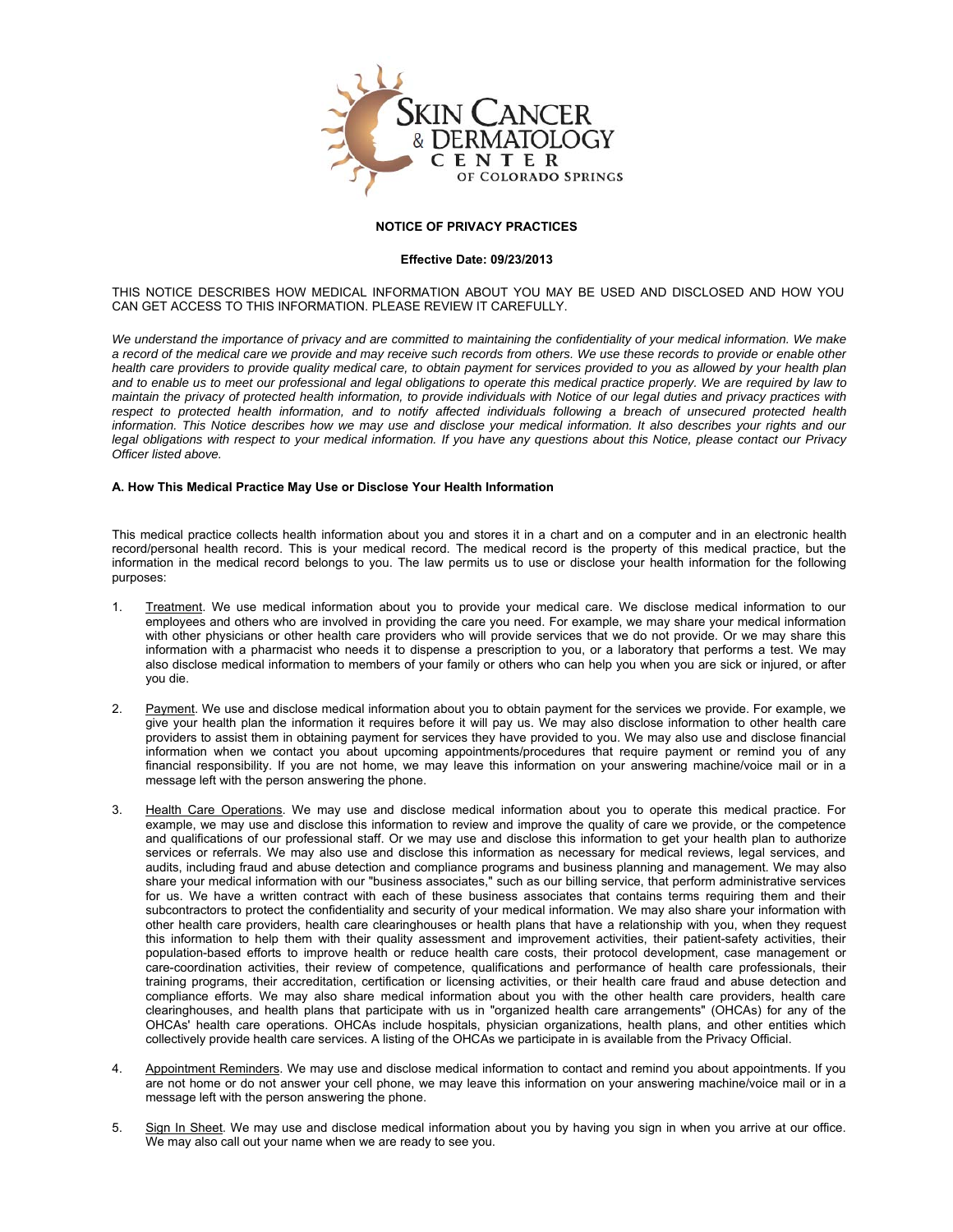- 6. Notification and Communication with Family We may disclose your health information to notify or assist in notifying a family member, your personal representative, or another person responsible for your care about your location, your general condition, or unless you had instructed us otherwise in the event of your death. In the event of a disaster, we may disclose information to a relief organization so that they may coordinate these notification efforts. We may also disclose information to someone who is involved with your care or helps pay for your care. If you are able and available to agree or object, we will give you the opportunity to object prior to making these disclosures, although we may disclose this information in a disaster even over your objection if we believe it is necessary to respond to the emergency circumstances. If you are unable or unavailable to agree or object, our health professionals will use their best judgment in communication with your family and others.
- 7. Marketing. Provided we do not receive any payment for making these communications; we may contact you to give you information about products or services related to your treatment, case management or care coordination, or to direct or recommend other treatments, therapies, health care providers or settings of care that may be of interest to you. We may similarly describe products or services provided by this practice and tell you which health plans this practice participates in. We may also encourage you to maintain a healthy lifestyle and get recommended tests, recommend that you participate in a disease management program, provide you with small gifts, tell you about government-sponsored health programs or encourage you to purchase a product or service when we see you, for which we may be paid. Finally, we may receive compensation which covers our cost of reminding you to take and refill your medication, or otherwise communicate about a drug or biologic that is currently prescribed for you. We will not otherwise use or disclose your medical information for marketing purposes or accept any payment for other marketing communications without your prior written authorization. The authorization will disclose whether we receive any compensation for any marketing activity you authorize, and we will stop any future marketing activity to the extent you revoke that authorization.
- 8. Sale of Health Information. We will not sell your health information without your prior written authorization. The authorization will disclose that we will receive compensation for your health information if you authorize us to sell it, and we will stop any future sales of your information to the extent that you revoke that authorization.
- 9. Required by Law. As required by law, we will use and disclose your health information, but we will limit our use or disclosure to the relevant requirements of the law. When the law requires us to report abuse, neglect or domestic violence, or respond to judicial or administrative proceedings, or to law enforcement officials, we will further comply with the requirement set forth below concerning those activities.
- 10. Public Health. We may, and are sometimes required by law to disclose your health information to public health authorities for purposes related to preventing or controlling disease, injury or disability; reporting child, elder or dependent adult abuse or neglect; reporting domestic violence; reporting to the Food and Drug Administration problems with products and reactions to medications, and reporting disease or infection exposure. When we report suspected elder or dependent adult abuse or domestic violence, we will inform you or your personal representative promptly unless, in our best professional judgment, we believe the notification would place you at risk of serious harm or would require informing a personal representative we believe is responsible for the abuse or harm.
- 11. Health Oversight Activities. We may, and are sometimes required by law to disclose your health information to health oversight agencies during the course of audits, investigations, inspections, licensure and other proceedings, subject to the limitations imposed by law.
- 12. Judicial and Administrative Proceedings. We may, and are sometimes required by law, to disclose your health information in the course of any administrative or judicial proceeding to the extent expressly authorized by a court or administrative order. We may also disclose information about you in response to a subpoena, discovery request or other lawful processes if reasonable efforts have been made to notify you of the request and you have not objected, or if your objections have been resolved by a court or administrative order.
- 13. Law Enforcement. We may, and are sometimes required by law, to disclose your health information to a law enforcement official for purposes such as identifying of locating a suspect, fugitive, material witness or missing person, complying with a court order, warrant, grand jury subpoena, and other law enforcement purposes.
- 14. Coroners. We may, and are often required by law, to disclose your health information to coroners in connection with their investigations of deaths.
- 15. Organ or Tissue Donation. We may disclose your health information to organizations involved in procuring, banking, or transplanting organs and tissues.
- 16. Public Safety. We may, and are sometimes required by law, to disclose your health information to appropriate persons in order to prevent or lessen a serious and imminent threat to the health or safety of a particular person or the general public.
- 17. Proof of Immunization. We will disclose proof of immunization to a school that is required to have it before admitting a student if you have agreed to the disclosure on behalf of yourself or your dependent.
- 18. Specialized Government Functions. We may disclose your health information for military or national security purposes or to correctional institutions or law enforcement officers that have you in their lawful custody.
- 19. Worker's Compensation. We may disclose your health information as necessary to comply with worker's compensation laws. For example, to the extent your care is covered by workers' compensation, we will make periodic reports to your employer about your condition. We are also required by law to report cases of occupational injury or occupational illness to the employer or workers' compensation insurer.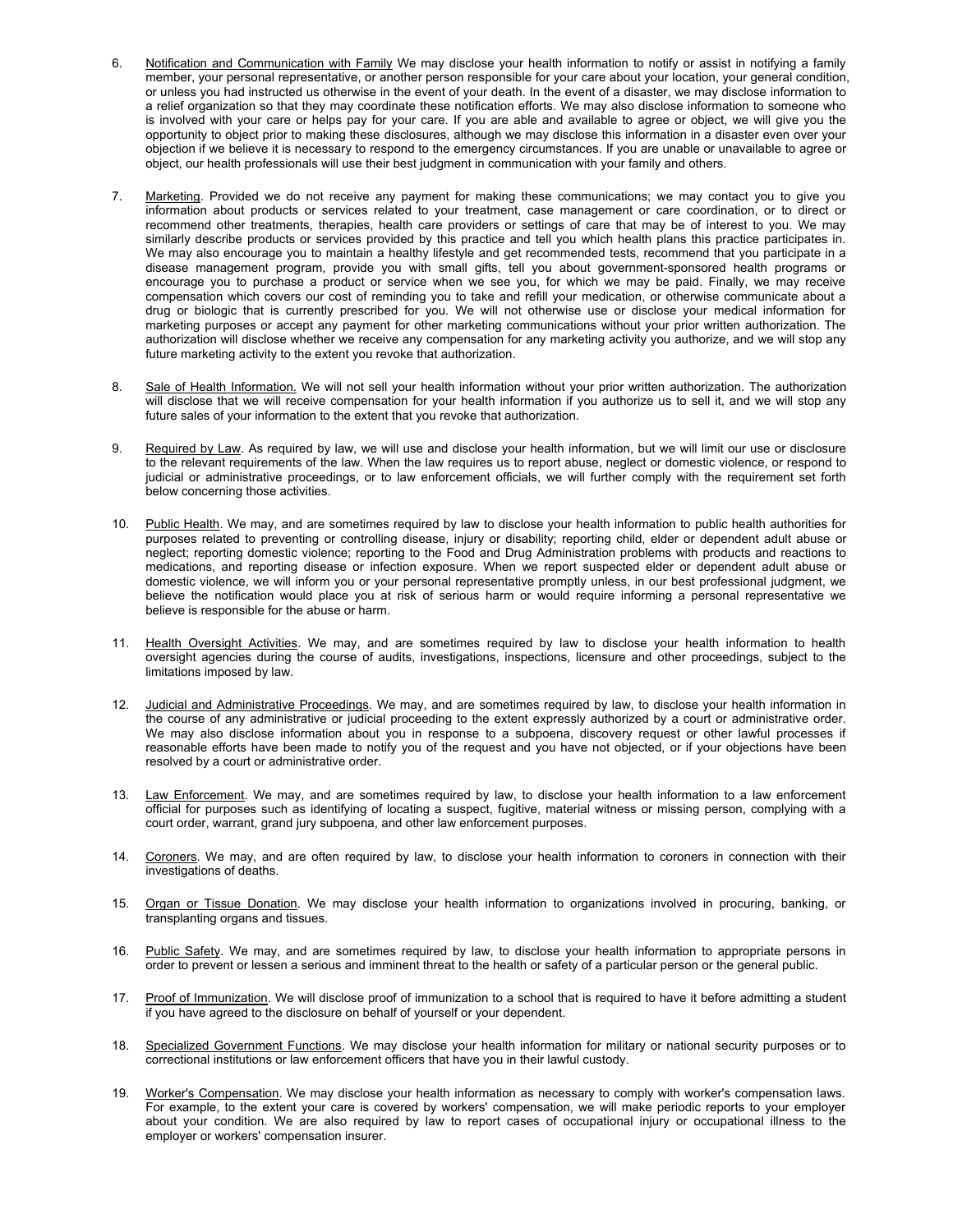- 20. Change of Ownership. In the event that this medical practice is sold or merged with another organization, your health information/record will become the property of the new owner. However, you will maintain the right to request that copies of your health information be transferred to another physician or medical group.
- 21. Breach Notification. In the case of a breach of unsecured protected health information, we will notify you as required by law. If you have provided us with a current email address, we may use email to communicate information related to the breach. In some circumstances, our business associate may provide the notification. We may also provide notification by other methods as appropriate. [Note: Only use email notification if you are certain it will not contain PHI, and it will not disclose inappropriate information. For example, if your email address is "digestivediseaseassociates.com" an email sent with this address could if intercepted, identify the patient and their condition.]

#### **B. When This Medical Practice May Not Use or Disclose Your Health Information**

Except as described in this Notice of Privacy Practices, this medical practice will, consistent with its legal obligations, not use or disclose health information that identifies you without your written authorization. If you do authorize this medical practice to use or disclose your health information for another purpose, you may revoke your authorization in writing at any time.

# **C. Your Health Information Rights**

- 1. Right to Request Special Privacy Protections. You have the right to request restrictions on certain uses and disclosures of your health information by a written request specifying what information you want to limit, and what limitations on our use or disclosure of that information you wish to have imposed. If you tell us not to disclose information to your commercial health plan concerning health care items or services for which you paid for in full out-of-pocket, we will abide by your request, unless we must disclose the information for treatment or legal reasons. We reserve the right to accept or reject any other request and will notify you of our decision.
- 2. Right to Request Confidential Communications. You have the right to request that you receive your health information in a specific way or at a specific location. For example, you may ask that we send information to a particular email account or your work address. We will comply with all reasonable requests submitted in writing, which specify how or where you wish to receive these communications. Secure email may not be available at which you will be notified before the information is sent.
- 3. Right to Inspect and Copy. You have the right to inspect and copy your health information, with limited exceptions. To access your medical information, you must submit a written request detailing what information you want access to, whether you want to inspect it or get a copy of it, and if you want a copy, your preferred form, and format. We will provide copies in your requested form and format if it is readily producible, or we will provide you with an alternative format you find acceptable, or if we can't agree. We maintain the record in an electronic format; we will provide your choice of a readable electronic or hardcopy format. We will also send a copy to any other person you designate in writing. We will charge a reasonable fee which covers our costs for labor, supplies, postage, and if requested and agreed to in advance, the cost of preparing an explanation or summary, as allowed by federal and Colorado law. We may deny your request under limited circumstances. If we deny your request to access your child's records or the records of an incapacitated adult you are representing because we believe allowing access would be reasonably likely to cause substantial harm to the patient, you will have a right to appeal our decision. If we deny your request to access your psychotherapy notes, you will have the right to have them transferred to another mental health professional.
- 4. Right to Amend. You have a right to request that we amend your health information that you believe is incorrect or incomplete. You must request to amend in writing and include the reasons you believe the information is inaccurate or incomplete. We are not required to change your health information and will provide you with information about this medical practice's denial and how you can disagree with the denial. We might deny your request if we do not have the information if we did not create the information (unless the person or entity that created the information is no longer available to make the amendment), if you would not be permitted to inspect or copy the information at issue, or if the information is accurate and complete as is. If we deny your request, you may submit a written statement of your disagreement with that decision, and we may, in turn, prepare a written rebuttal. All information related to any request to amend will be maintained and disclosed in conjunction with any subsequent disclosure of the disputed information.
- 5. Right to an Accounting of Disclosures. You have a right to receive an accounting of disclosures of your health information made by this medical practice, except that this medical practice does not have to account for the disclosures provided to you or pursuant to your written authorization, or as described in paragraphs 1 (treatment), 2 (payment), 3 (health care operations), 6 (notification and communication with family) and 18 (specialized government functions) of Section A of this Notice of Privacy Practices or disclosures for purposes of research or public health which exclude direct patient identifiers, or which are incident to a use or disclosure otherwise permitted or authorized by law, or the disclosures to a health oversight agency or law enforcement official to the extent this medical practice has received Notice from that agency or official that providing this accounting would be reasonably likely to impede their activities.
- Right to a Paper or Electronic Copy of this Notice. You have a right to notice of our legal duties and privacy practices with respect to your health information, including a right to a paper copy of this Notice of Privacy Practices, even if you have previously requested its receipt by email.

If you would like to have a more detailed explanation of these rights or if you would like to exercise one or more of these rights, contact our Manager/Privacy and Security Officer by calling 719-574-0310.